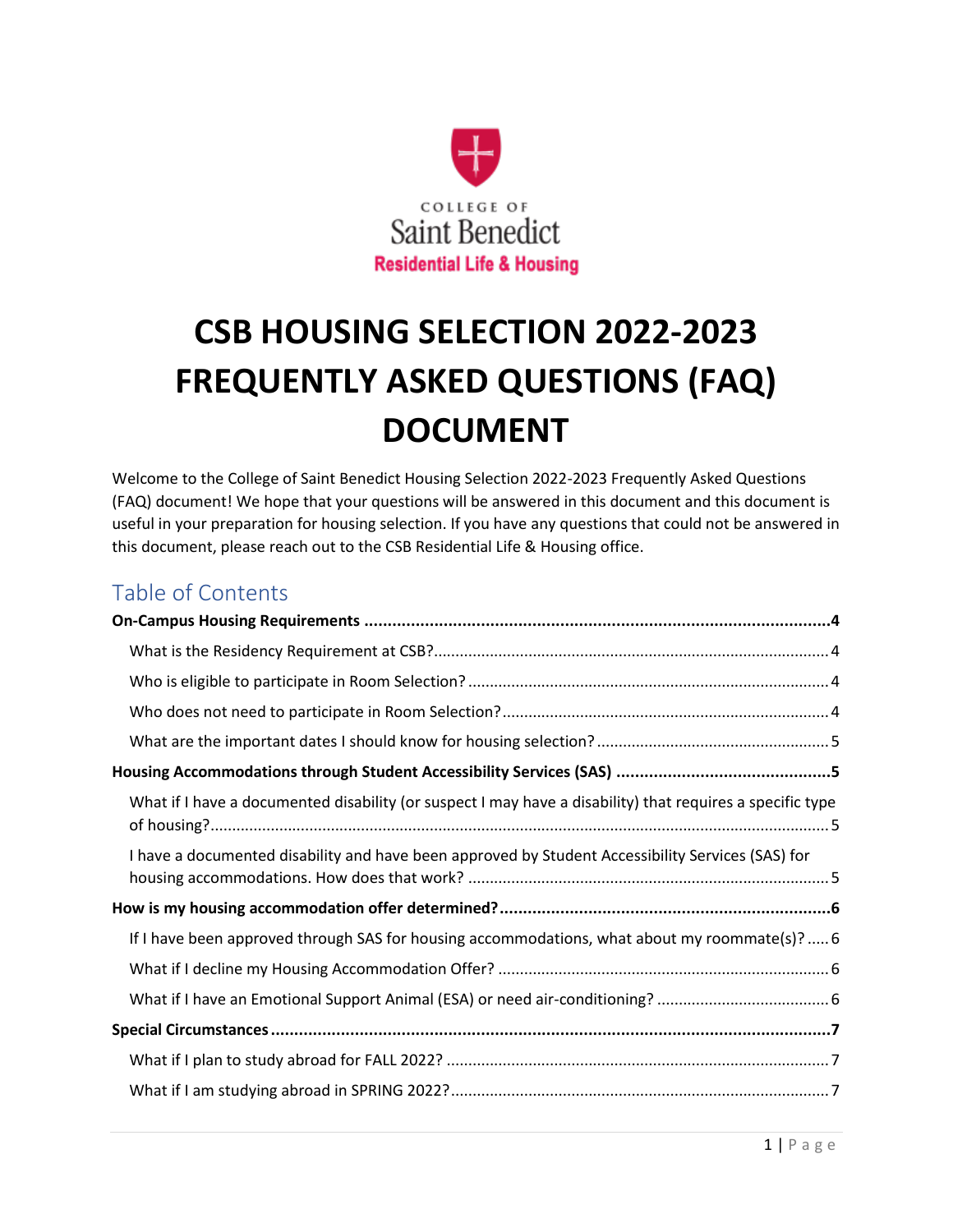| How do I apply to be a member of the Benedictine Values Living Learning Community? 8             |  |
|--------------------------------------------------------------------------------------------------|--|
| How are applicants for the Benedictine Values Living Learning Community selected? 8              |  |
| Can I live in the community, but not take the INTG 103B: Benedictine Living & Learning Community |  |
|                                                                                                  |  |
|                                                                                                  |  |
|                                                                                                  |  |
|                                                                                                  |  |
|                                                                                                  |  |
|                                                                                                  |  |
|                                                                                                  |  |
|                                                                                                  |  |
|                                                                                                  |  |
|                                                                                                  |  |
|                                                                                                  |  |
|                                                                                                  |  |
|                                                                                                  |  |
|                                                                                                  |  |
|                                                                                                  |  |
|                                                                                                  |  |
| If I participate in the Local Living Process, am I guaranteed to be released to live locally? 10 |  |
|                                                                                                  |  |
| If I can select local living as my housing assignment, is there anything else I need to do? 10   |  |
|                                                                                                  |  |
| I was not able to select local living during my selection time. What are my options?11           |  |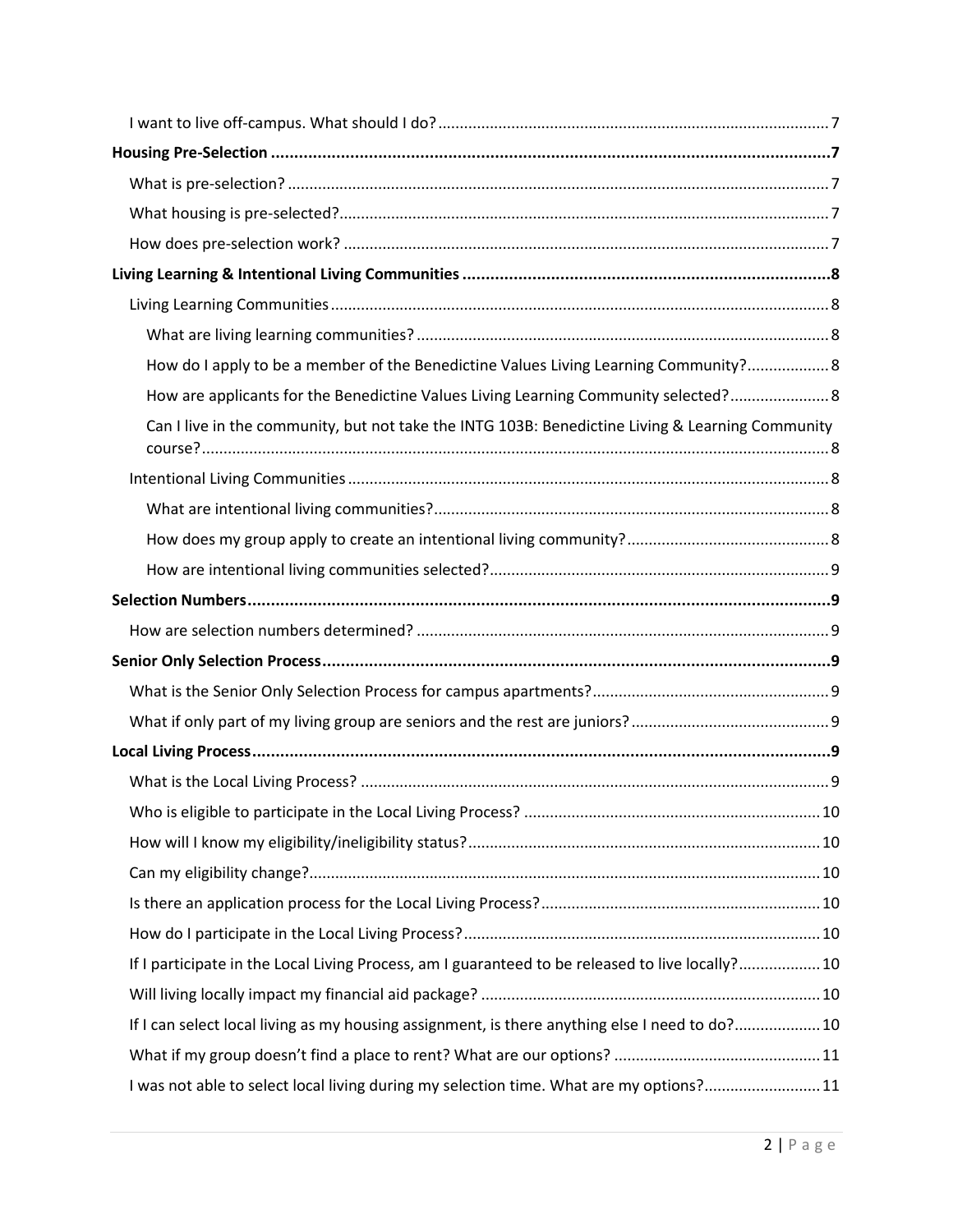| If I am by myself or am in a group of two, can I select "local living" as my housing option?11                       |
|----------------------------------------------------------------------------------------------------------------------|
| What if I am rising 5 <sup>th</sup> year/A1 cohort senior who wants to live locally? Do I need to participate in the |
|                                                                                                                      |
| What if the person that I want to live with next year is transferring here from another school?11                    |
|                                                                                                                      |
|                                                                                                                      |
|                                                                                                                      |
|                                                                                                                      |
| What if I want to live in a single residential hall room or SUPER single room? 12                                    |
|                                                                                                                      |
|                                                                                                                      |
|                                                                                                                      |
|                                                                                                                      |
|                                                                                                                      |
| What if I did not complete my housing intent form before the March 1st deadline?  13                                 |
| What if I am not registered for fall at least 24 hours in advance of my group's selection time?  13                  |
|                                                                                                                      |
| What happens if our group doesn't have the exact amount of people for the housing option we want?                    |
|                                                                                                                      |
| 15                                                                                                                   |
|                                                                                                                      |
|                                                                                                                      |
|                                                                                                                      |
|                                                                                                                      |
|                                                                                                                      |
|                                                                                                                      |
|                                                                                                                      |
|                                                                                                                      |
|                                                                                                                      |
|                                                                                                                      |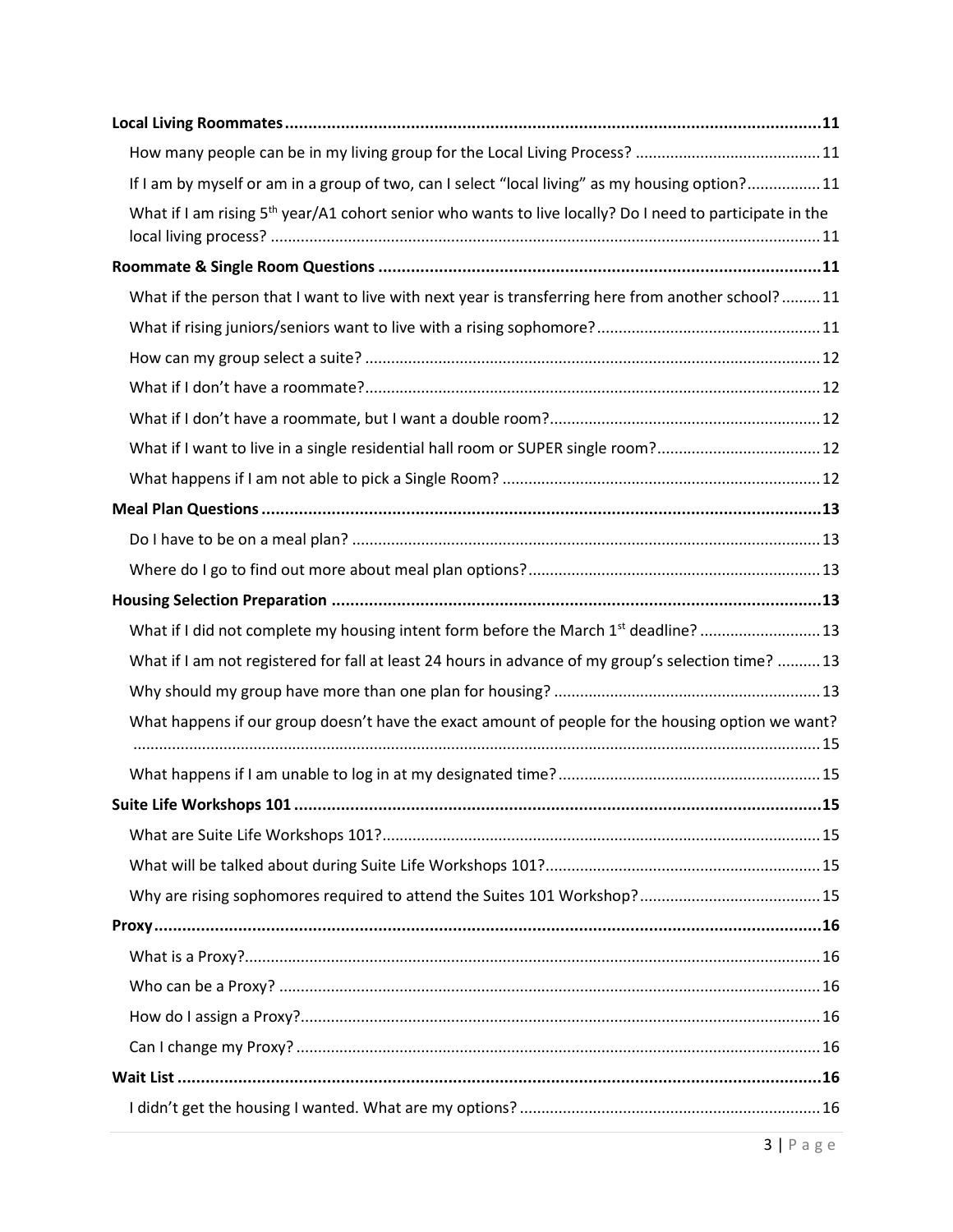| Is putting my name on the wait list a guarantee that I will get my preferred space?17 |  |
|---------------------------------------------------------------------------------------|--|
|                                                                                       |  |
|                                                                                       |  |

# <span id="page-3-0"></span>On-Campus Housing Requirements

#### <span id="page-3-1"></span>What is the Residency Requirement at CSB?

**As a four-year residential liberal arts college, all students are required to live on campus.** The process to seek exemption to live off campus has already taken place for 2022-2023. If you have not already received a release for the 2022-2023 academic year, you will participate in room selection and reside on campus. For more information about the four year residential experience, please visit the CSB Residential Life [website.](https://www.csbsju.edu/csb-residential-life/current-student-information/residency-requirement)

#### <span id="page-3-2"></span>Who is eligible to participate in Room Selection?

#### **Criteria to be eligible to select housing:**

- Complete your Fall 2022 Housing Intent Form no later than March 1, 2022.
- Register for Fall 2022 classes at least 24 hours in advance of your selection time. You must be registered for Fall 2022 classes to participate in room selection.
- Confirm your living group and make sure you have a full group for fall to select housing at your best time. For example, you must have four people who will be here in the fall and who are registered for Fall 2022 in order to select a four-person apartment.

**Only students who need housing on campus for Fall 2022 will participate in room selection.** If needed, students who plan to study abroad will be provided instructions for room selection. Students who will be returning to campus for spring 2022 will be contacted later in the fall term regarding their preferences for housing in the spring of 2023.

#### <span id="page-3-3"></span>Who does not need to participate in Room Selection?

Individuals who do not need to participate in room selection are:

- Students granted a qualified exemption who have returned their acceptance of exemption agreement
- Resident Assistants (RAs)
- Community Advisors (CAs) and their roommates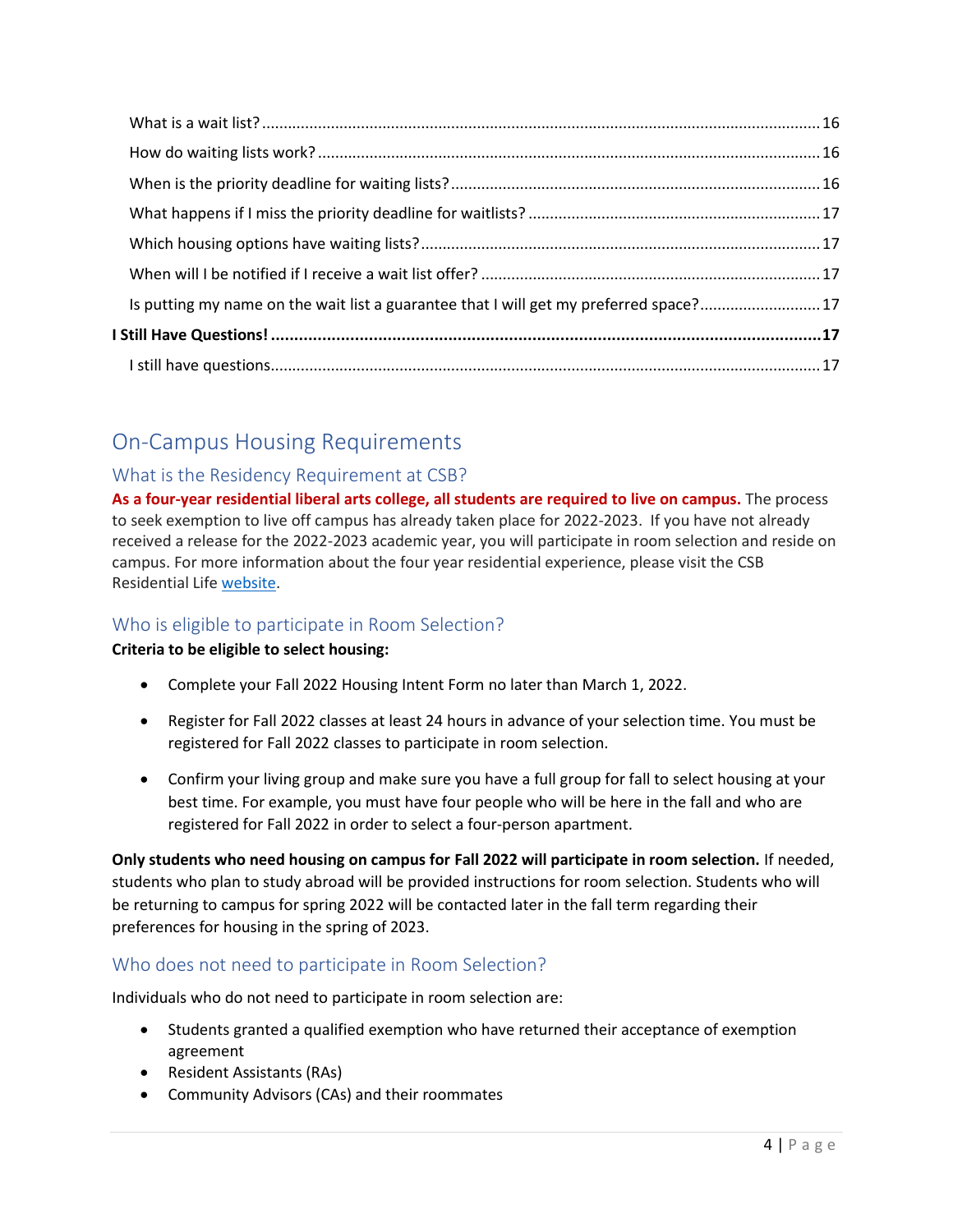#### <span id="page-4-0"></span>What are the important dates I should know for housing selection?

March 1 – Request for Housing Accommodations through Student Accessibility Services are due.

March 1 – Housing intent forms are due.

March 2 – Pre-Selection Waiting Lists Open.

March 18 – Documentation for Student Accessibility Services are due.

March 15 – Living Learning and Intentional Living Community applications are due.

March 15 – Pre-Selection wait list closes at 11:59PM.

March 15 – Local Living Option eligibility is posted on the housing portal. Ineligibility letters are sent via email.

- March 23 Pre-Selection waiting list offers go out.
- April 12 Local Living Option Selection 8AM to 12PM
- April 12 Seniors Only Two Person Apartment Selection 1PM 4PM
- April 14 Seniors Only Four Person Apartment Selection 8AM to 4PM
- April 19 General Junior/Senior Selection 8AM to 4PM
- April 21 Suite Selection 8AM to 12PM
- April 21 SUPER Single & Standard Single Selection 1PM to 4PM
- April 22 General Sophomore Double Room Selection 10AM to 6PM

# <span id="page-4-1"></span>Housing Accommodations through Student Accessibility Services (SAS)

<span id="page-4-2"></span>What if I have a documented disability (or suspect I may have a disability) that requires a specific type of housing?

If this is the case, you must complete a **Housing Accommodation Request Form no later than March 1.** Please submit all **requested letters of support no later than March 18**. The request and supporting materials should clearly demonstrate how the medical need correlates to the requested accommodation though pre-assignment or assignment of special housing and demonstrate that it cannot be secured on your own through the regular Room Selection process. You will need documentation from a board certified medical/mental health professional as outlined on the Housing Accommodation Request Form.

# <span id="page-4-3"></span>I have a documented disability and have been approved by Student Accessibility Services (SAS) for housing accommodations. How does that work?

Based on recommendations from SAS, the Department of Residential Life will make you an offer for housing that meets your accommodation needs and is appropriate based on your cohort (Sophomore, Junior, or Senior).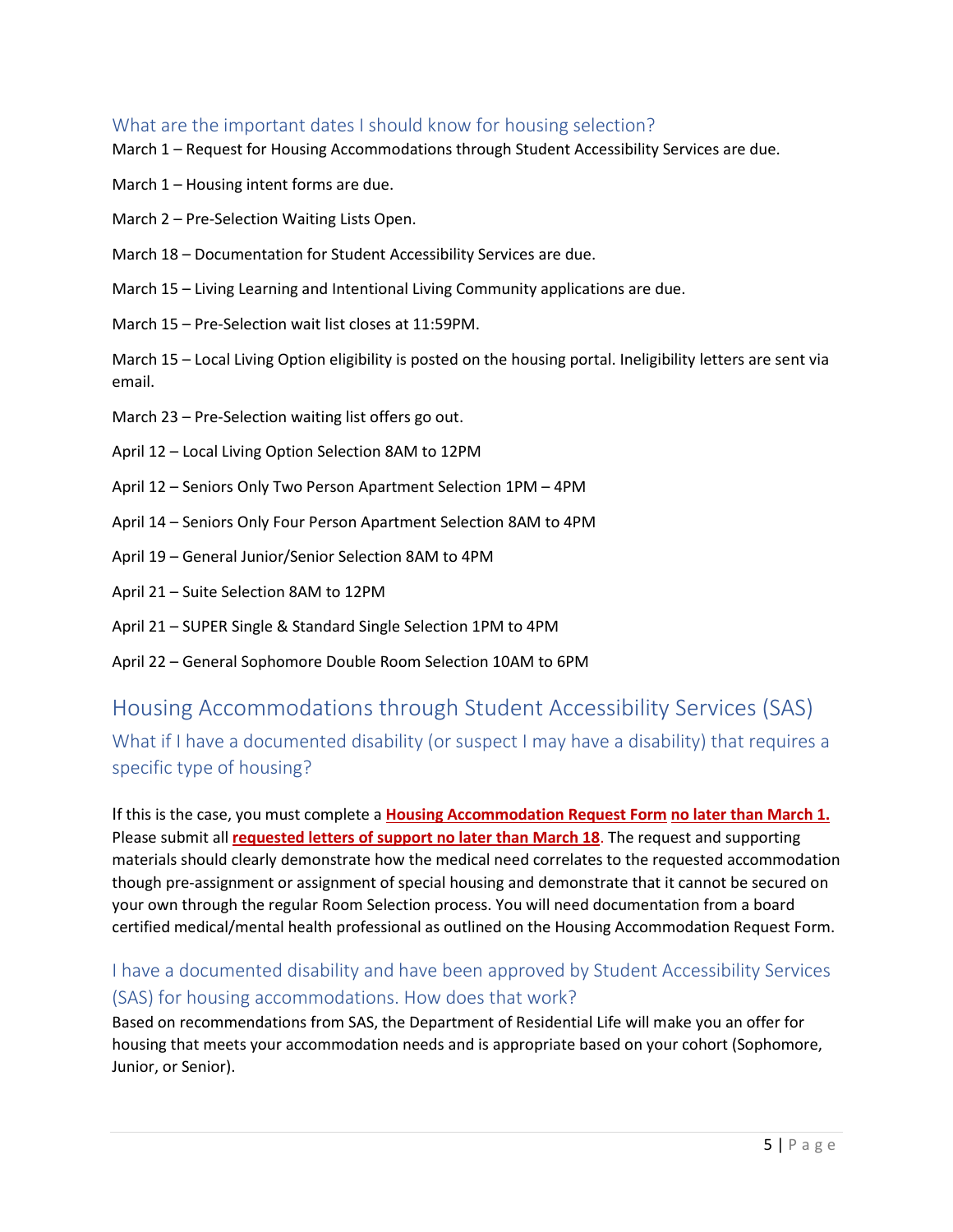# <span id="page-5-0"></span>How is my housing accommodation offer determined?

Prior to general housing selection, you will receive a Housing Accommodation Offer. Housing Accommodation Offers are based on the following criteria:

- Accommodation recommendation from SAS
- Available housing that meets recommendations from SAS and occupancy management needs
- Student's cohort standing
- Student's selection number

Our priority is to meet your accommodation needs. **The housing accommodation offer you receive, may not always be your preferred housing option.** 

Example 1: You have been approved for "kitchen access" but this does not mean you will be assigned to an apartment. You may be assigned to a space that is close to a kitchen.

Example 2: You are approved for a space with a bathroom. You may prefer a six-person suite, but you may be offered a double occupancy room with bath instead.

Example 3: You are a rising junior who wants to live with two rising senior roommates. Your offer will be based on housing that is appropriate for your accommodation needs and your cohort and not for the two seniors in your living group.

## <span id="page-5-1"></span>If I have been approved through SAS for housing accommodations, what about my roommate(s)?

Once you accept your housing offer, you will be asked to provide roommate information to the Department of Residential Life before general housing selection. If you accept your housing offer, your roommates do not need to go through the general housing selection process.

#### <span id="page-5-2"></span>What if I decline my Housing Accommodation Offer?

If you decline your housing offer, you and your roommates will need to go through the general housing selection process. It is important to note that if you decline your housing accommodation offer, there is no guarantee that you will receive housing that meets your accommodation needs. We encourage you to carefully consider your needs before declining your housing accommodation offer.

#### <span id="page-5-3"></span>What if I have an Emotional Support Animal (ESA) or need air-conditioning?

If your only housing accommodation is an ESA or air-conditioning, you will go through the general room selection process. When going through general housing selection, make sure your roommate is aware of your space needs. For example, if you need to let an animal out or it is challenging climb stairs, it may be best to select a space on the first floor or ground level instead of higher floors.

If you have additional housing accommodations, you will receive a housing accommodation offer before the general selection process.

Students with ESAs will also receive an "Animal Addendum" form they will be required to complete prior to the start of the following semester.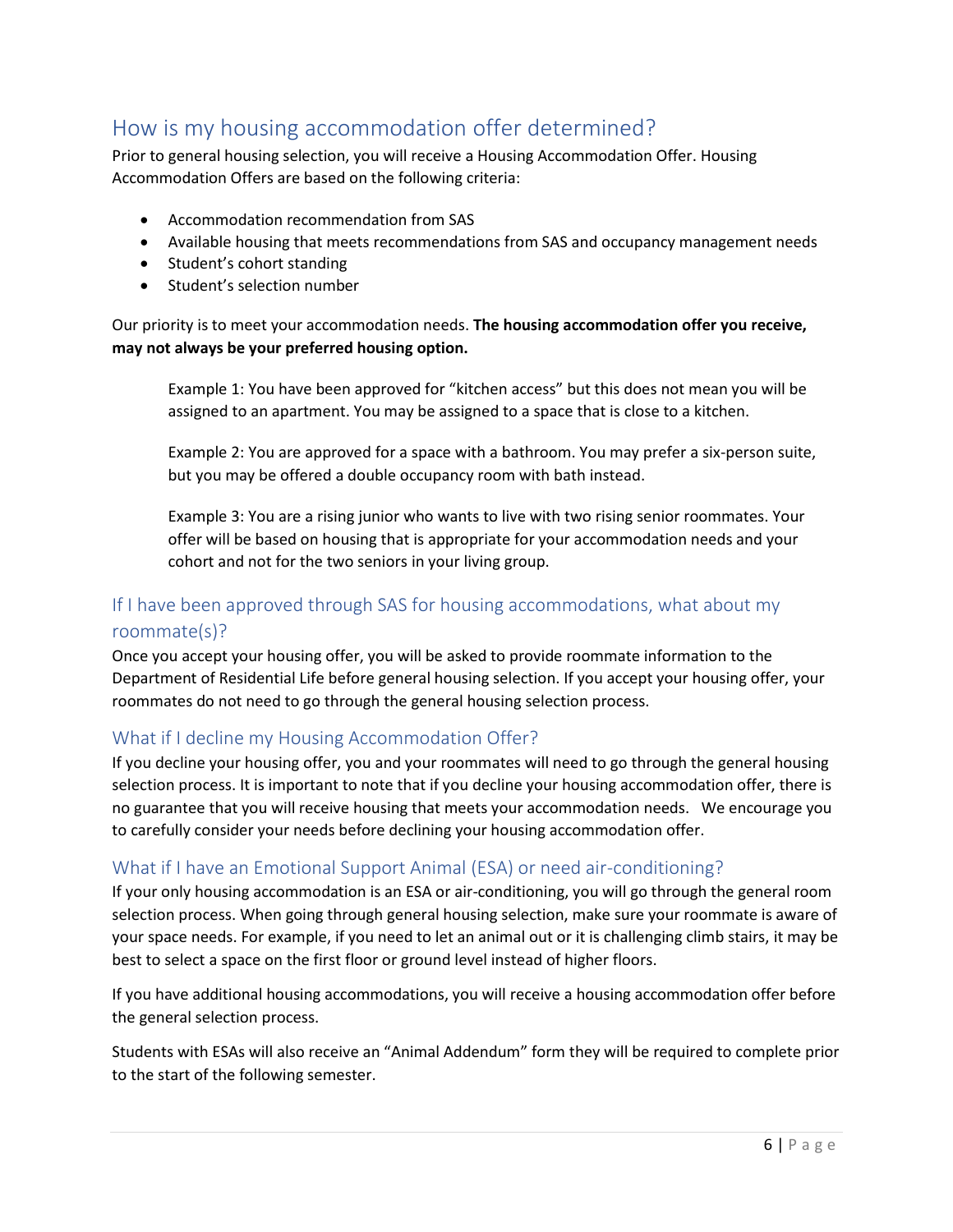# <span id="page-6-0"></span>Special Circumstances

#### <span id="page-6-1"></span>What if I plan to study abroad for FALL 2022?

You will not need to go through housing selection. You will receive information before the end of this academic year regarding your preferences and requests for spring housing.

#### <span id="page-6-2"></span>What if I am studying abroad in SPRING 2022?

You will go through room selection as usual for the 2022-2023 academic year. In the fall of 2022, y*ou will be asked to cancel your housing for spring 2023 semester no later than November 1st , 2022.* Email notices will be sent from the Residential Life Office regarding this information. You will also receive information from our office next fall regarding designating a proxy and room selection for the 2023- 2024 academic year.

#### <span id="page-6-3"></span>I want to live off-campus. What should I do?

Please refer to the "[Local Living Process](#page-8-6)" section of the FAQ.

# <span id="page-6-4"></span>Housing Pre-Selection

#### <span id="page-6-5"></span>What is pre-selection?

There are spaces on campus that allow students be part of unique learning and living communities. Residential Life assigns residents to these spaces before opening the general selection process.

#### <span id="page-6-6"></span>What housing is pre-selected?

- **Living Learning Communities:** Living Learning Communities are students who choose to live in a specific area, hall, or floor for a specific reason and purpose. There may or/may not be an academic course students are required to enroll for once they are accepted into the community.
- **Intentional Living Communities:** It is a group of students who choose to live together for a specific reason and purpose.
- **Unique Spaces:** There are some spaces that may need to be filled prior to general housing selection. More information about these spaces will become available at minimum 2 weeks prior to the start of general room selection.

#### <span id="page-6-7"></span>How does pre-selection work?

You simply add your name to the "wait list for pre-selection housing" on the housing portal indicating your interest for a space.

Individuals who add their names to the waitlist will be put in order based on the best selection number. We will make offers in order until the spaces are full. Individuals can accept or decline any pre-selection offer. If you don't obtain housing in pre-selection, you will then participate in the regular room selection process.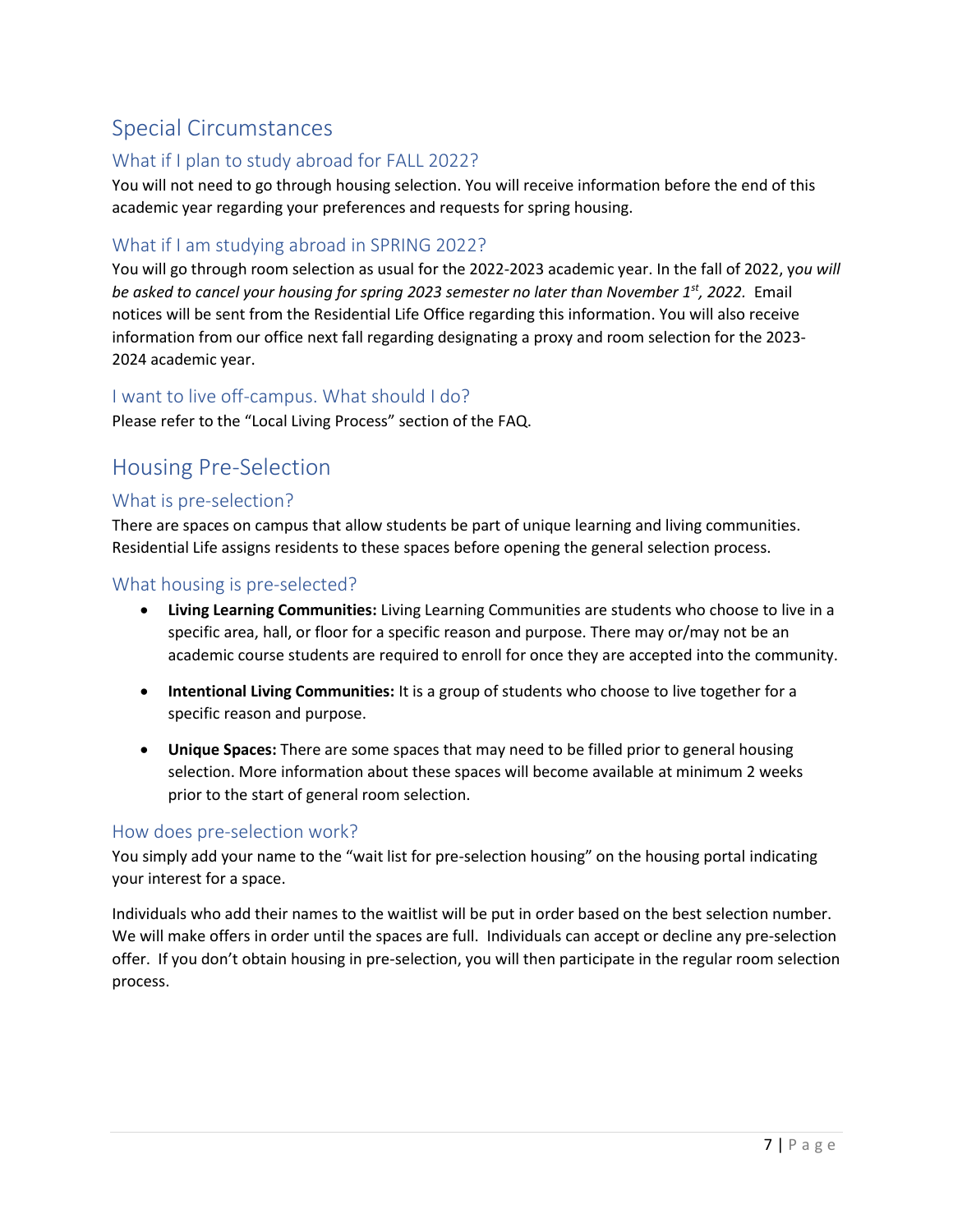# <span id="page-7-0"></span>Living Learning & Intentional Living Communities

#### <span id="page-7-1"></span>Living Learning Communities

#### <span id="page-7-2"></span>What are living learning communities?

Living Learning Communities are for students who choose to live in a specific area, hall, or floor for a specific reason and purpose. There is an academic course a student will enroll for once they are accepted into the community. Specific RAs and CAs are assigned to support these communities throughout the year.

For 2022-2023, CSB will offer a new Benedictine Values Living Learning Community. Go to the website to find out more information:

Students who are interested in living in this type of housing understand that the Department of Residential Life & Housing will assign them to their space and location for the following academic year.

#### <span id="page-7-3"></span>How do I apply to be a member of the Benedictine Values Living Learning Community?

Students interested in the Benedictine Values Living Learning Community must complete an application process (BLLC Application[: https://www.csbsju.edu/forms/QCH2NGYCKW\)](https://www.csbsju.edu/forms/QCH2NGYCKW). Applications are due Monday, February 14, 2022.

#### <span id="page-7-4"></span>How are applicants for the Benedictine Values Living Learning Community selected?

Applications are reviewed by a committee and will be selected based on the quality of the application materials and the availability of the housing style.

#### <span id="page-7-5"></span>Can I live in the community, but not take the INTG 103B: Benedictine Living & Learning Community course?

No. Students who apply and accept the invitation to participate in the community also agree to register for the course.

#### <span id="page-7-6"></span>Intentional Living Communities

#### <span id="page-7-7"></span>What are intentional living communities?

Intentional Living Communities are for students who choose to live together for a specific reason and purpose. Intentional Living Communities re-apply each year they would like to be active.

Examples may include, but are not limited to the following:

- *Environmental* Students for Sustainability, Renewable Energy, etc.
- *Language* Spanish Speaking Community, Study of Welsh Language Community, etc.
- *Academic* Literary Community, Study Abroad Alumnae, etc.
- *Social Justice/Service* Women in Politics, Students Against Domestic Violence, Students in Military Service, etc.
- *Identity Groups* Q+, Indigenous Women, Students for Accessibility, etc.
- *Interests* Breast Cancer Awareness, Crafting, Bad Movie Lovers, etc.

#### <span id="page-7-8"></span>How does my group apply to create an intentional living community?

Complete the intentional living community form: <https://www.csbsju.edu/forms/1LCP1XRTFT> by March 15, 2022. You will need to provide information about your group, your preferred housing location, how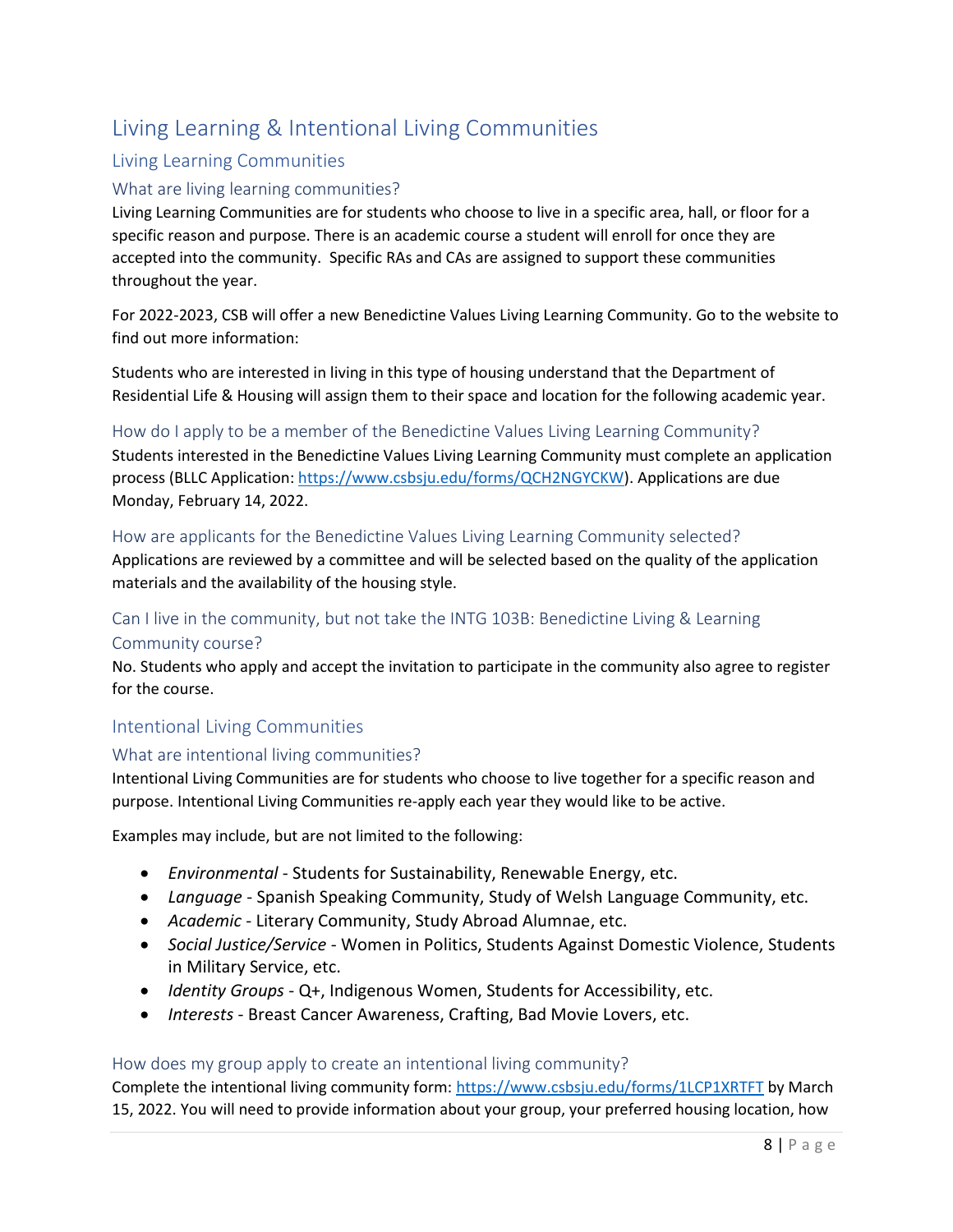your community will align with the institution's learning goals, and your intended outcomes for the academic year.

#### <span id="page-8-0"></span>How are intentional living communities selected?

Applications are reviewed by Residential Life & Housing and will be selected based on the quality of the application materials, alignment with departmental and intuitional learning goals, the type of housing requested, the availability of the housing style, and overall feasibility of the intentional living community.

# <span id="page-8-1"></span>Selection Numbers

#### <span id="page-8-2"></span>How are selection numbers determined?

Room selection numbers are based on your cohort (when you entered CSB) and not the credits you have earned. Within each cohort, individuals are assigned random selection numbers created using a random number generator in our housing software program. The best number in the process is #1; the closer to #1 you are, the better your selection number.

| Cohort groups are assigned to everyone:                    | The ranges for selection numbers are: |
|------------------------------------------------------------|---------------------------------------|
| Rising Sophomores - 1 or 2 semesters in college (Cohort D) | Cohort D: 1726 to 2300                |
| Rising Junior - 3 or 4 semesters in college (Cohort C)     | Cohort C: 1151 to 1725                |
| Rising Senior - 5 or 6 semesters in college (Cohort B)     | Cohort B: 576 to 1150                 |
| Rising SR+ - 6 or more semesters in college (Cohort A)     | Cohort A: 1 to 575                    |

# <span id="page-8-3"></span>Senior Only Selection Process

#### <span id="page-8-4"></span>What is the Senior Only Selection Process for campus apartments?

Living groups where all members are part of the rising senior cohort will be able to select housing in advance of "General Junior/Senior" room selection. This allows the seniors, those who have been at CSB longest to have access to their first preferences for housing in their last year at CSB.

#### <span id="page-8-5"></span>What if only part of my living group are seniors and the rest are juniors?

All other combinations of seniors and junior in living groups will participate in General Junior and Senior Room Selection.

# <span id="page-8-6"></span>Local Living Process

#### <span id="page-8-7"></span>What is the Local Living Process?

Rising Seniors who are interested in living in an apartment off campus (St. Joseph or surrounding area) can participate in a process called "Local Living."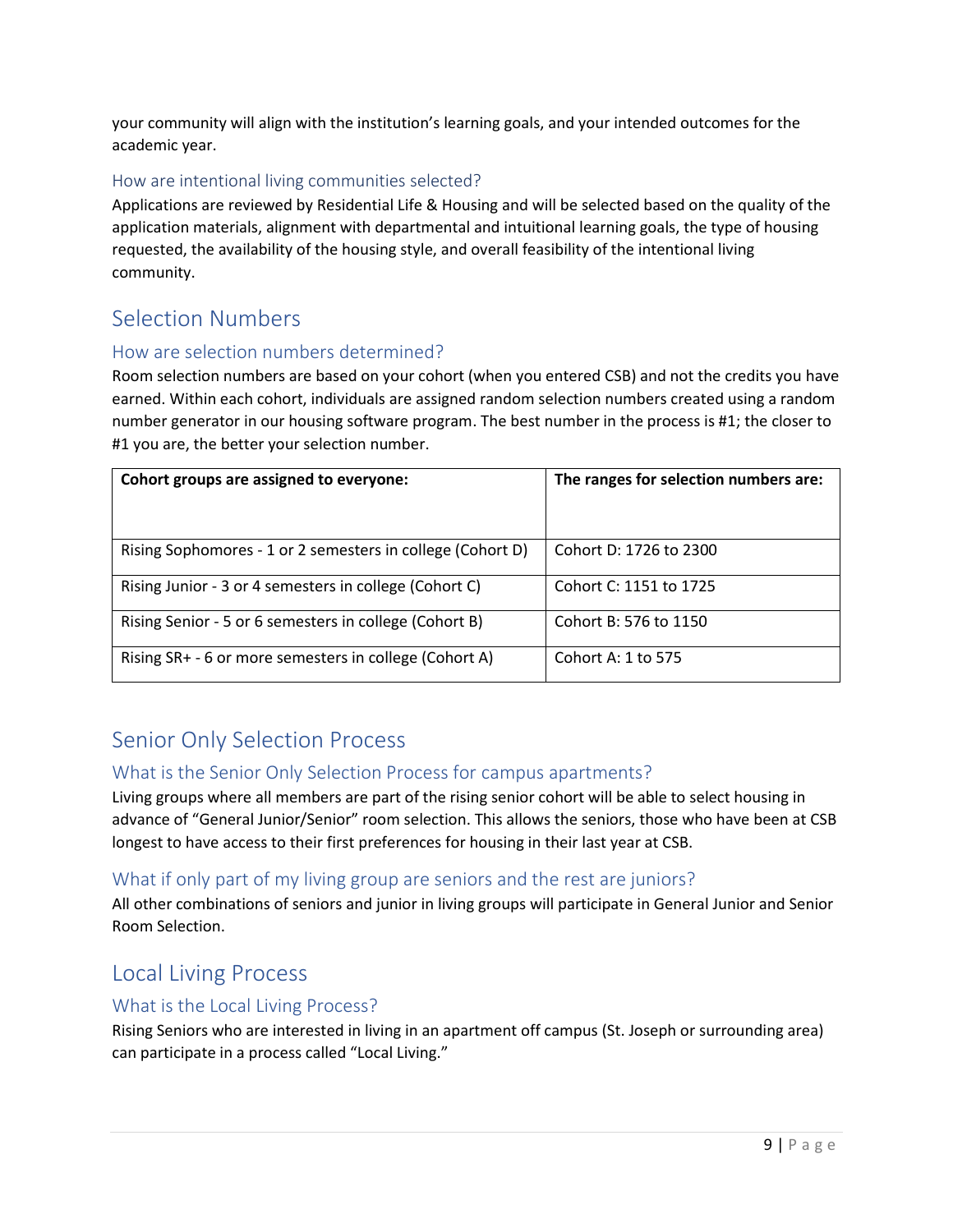#### <span id="page-9-0"></span>Who is eligible to participate in the Local Living Process?

#### In addition to meeting housing selection criteria, **students must meet the following to be eligible to participate in the local living process:**

- Be a rising senior based on housing selection cohort (B1 cohort for CSB)
- Have a 2.5 cumulative GPA or higher
- Be in good standing with the institution (not currently disciplinary and/or academic probation, and/or no significant conduct history)

Residential Life & Housing will review all rising seniors' eligibility to participate in the process.

#### <span id="page-9-1"></span>How will I know my eligibility/ineligibility status?

On March 15, 2022, rising seniors will be able to check the housing portal to see their eligible/ineligible status for the local living process. In addition, those who are ineligible will receive a letter in their CSBSJU email stating the reason(s) why they are ineligible.

#### <span id="page-9-2"></span>Can my eligibility change?

In the event you are placed on academic and/or disciplinary probation, your eligibility will be rescinded. If this occurs before housing selection, you will be required to live on-campus and participate in the oncampus housing selection process. In the event you do not meet the eligibility requirements after housing selection, you may be assigned to on-campus housing, which may include a meal plan.

#### <span id="page-9-3"></span>Is there an application process for the Local Living Process? No.

#### <span id="page-9-4"></span>How do I participate in the Local Living Process?

Eligible Rising seniors will participate in the local living housing selection process that will take place on April 12, 2022 through the housing portal. This process will be similar to selecting on-campus housing, except you will select "local living" as your living group's housing assignment for the upcoming academic year.

#### <span id="page-9-5"></span>If I participate in the Local Living Process, am I guaranteed to be released to live locally?

No. At each institution, there is a limited number of rising seniors who will be able to select "local living" as their housing assignment for the upcoming year. Rising seniors should explore which on-campus housing options will fit their lifestyle for the upcoming year.

#### <span id="page-9-6"></span>Will living locally impact my financial aid package?

Maybe. If you select "local living" as your housing assignment for next year it might result in a reduction to your financial aid. **Check with the financial aid office prior to participating in the local living process.**

#### <span id="page-9-7"></span>If I can select local living as my housing assignment, is there anything else I need to do?

Once you have selected "local living" as your housing assignment, you can tour apartments, sign leases, etc. Residential Life & Housing will send an email asking you to provide your address. If you choose a local living housing assignment, you are obligated to share your address with the institution. This information will be used to update records and communicate with you if there is information you need to know.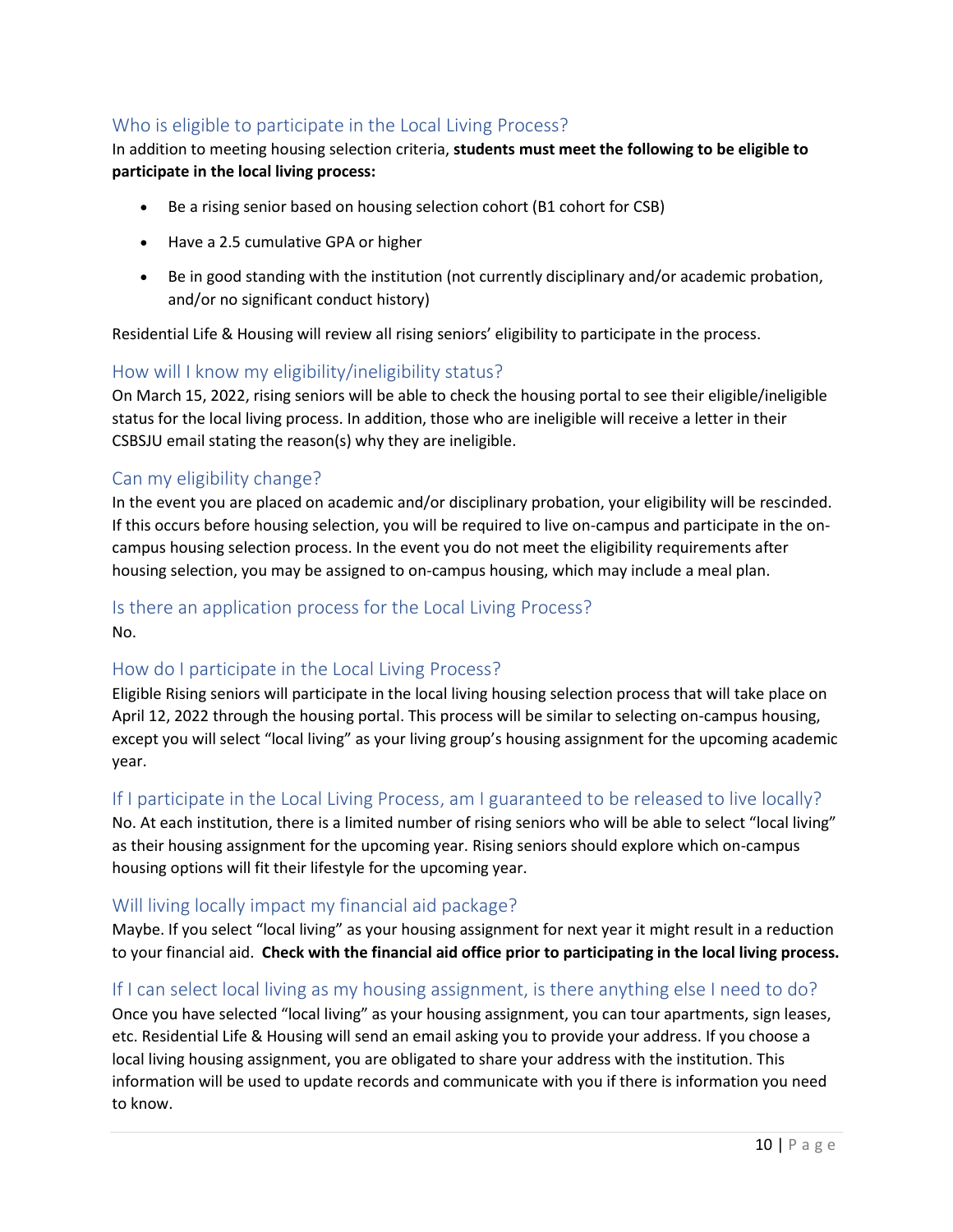#### <span id="page-10-0"></span>What if my group doesn't find a place to rent? What are our options?

We will work with you to identify a housing option. However, it may not be your preferred housing style/building as availability may be limited. Options may include residence halls.

#### <span id="page-10-1"></span>I was not able to select local living during my selection time. What are my options?

If you were not able to select local living during selection time, you can place your name on the local living waiting list. Please see the "[Wait List](#page-15-5)" section for more information.

# <span id="page-10-2"></span>Local Living Roommates

<span id="page-10-3"></span>How many people can be in my living group for the Local Living Process? Living groups of four will be able to select a local living housing assignment.

<span id="page-10-4"></span>If I am by myself or am in a group of two, can I select "local living" as my housing option? No. As with all housing selection options, groups must be "full for fall." This means living groups need to have the exact number of members for the space to participate. Please see "How many people can be in my living group for the local living process?" for more information.

# <span id="page-10-5"></span>What if I am rising 5<sup>th</sup> year/A1 cohort senior who wants to live locally? Do I need to participate in the local living process?

No. The local living process is designed specifically for rising seniors/those in the B1 cohort. If you will be a 5<sup>th</sup> year student, specifically a student who will be over the age of 23 on the first day of the fall 2022 semester or who have attended 8 or more semesters as a full time college student following high school graduation, please complete the qualified housing exemption request process: <https://www.csbsju.edu/forms/YMCX6QHTZW>

# <span id="page-10-6"></span>Roommate & Single Room Questions

## <span id="page-10-7"></span>What if the person that I want to live with next year is transferring here from another school?

You may select them as a roommate, but to do this you and the transfer student must contact the Residential Life Office (in writing – email is fine) **no less than 1 week (7 days) in advance of your selection time** and tell them that you will be living together. The incoming transfer/readmitting student also **must be enrolled for Fall 2022 prior to selection** (not just admitted) for you to hold a space for her in campus housing. Your transfer student roommate will not receive a selection number in the process, but you will be able to bring them in as a roommate provided you have contacted us a week prior to your selection time and she is enrolled. Call our office or stop by to visit if you have any questions.

#### <span id="page-10-8"></span>What if rising juniors/seniors want to live with a rising sophomore?

Rising juniors and seniors will have priority for the apartments. Upper class students who want to have a rising sophomore (right now a current first year student) in their living group will be unable to select an apartment during the general selection process.

You will still be able to select the most desirable option available to you in Lottie/Margretta/Brian at your best selection time.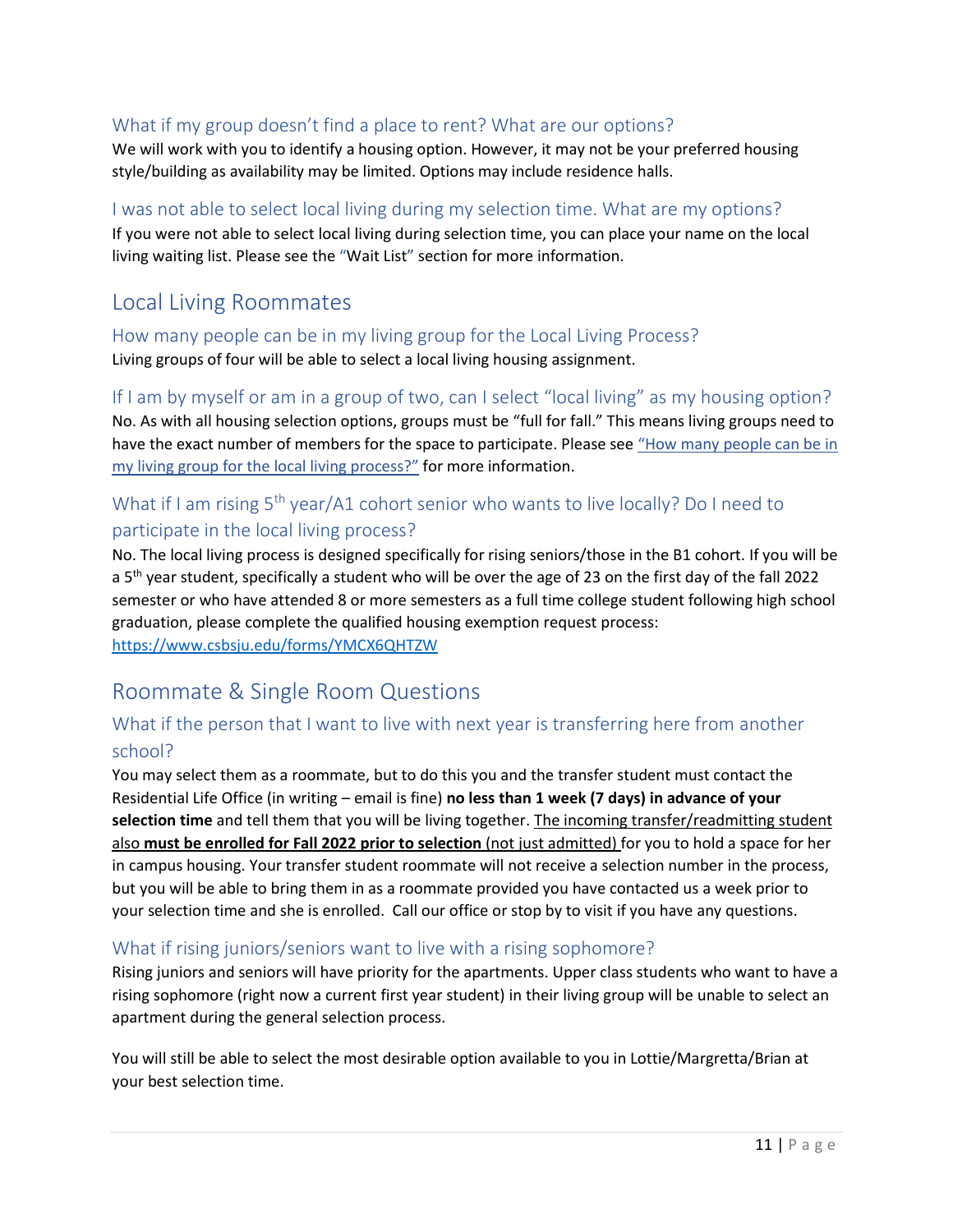#### <span id="page-11-0"></span>How can my group select a suite?

**If you are a rising junior or rising senior,** you can select a suite room during the General Room Selection Process for juniors and seniors. You can live with other juniors/seniors and/or you can pull rising sophomores in with you.

**If you are a RISING SOPHOMORE,** you will need to attend one of the Room Selection 101 workshops and you can then try to select a suite during the suite selection process. While the workshop is only a requirement for those who wish to select a suite, we recommended all rising sophomores attend the workshop to be prepared for all options available in room selection.

#### <span id="page-11-1"></span>What if I don't have a roommate?

- Use the "Find a Roommate" function in the Housing Portal.
- Try a Super Single! Super Singles are double rooms in the upper-class residence halls (Lottie, Margretta, Brian) that have been converted to single rooms. Please be aware the cost for a super single is higher than a traditional single room.
- Let us know! Talk to your RA, RD, or stop by the central Residential Life & Housing Office in the lower level of the Academic Services Building so that we know who you are and can do our best to connect you with those who are also looking for a roommate.

We will do our best to help you and connect you with others as we are able, but you also need to be an active participant!

#### <span id="page-11-2"></span>What if I don't have a roommate, but I want a double room?

**You must have a full group for fall to select.** This means you will need to pick a roommate or choose a single room. See more information ["What if I don't have a roommate?"](#page-11-1) and "[What if I want to live in a](#page-11-3)  [single residential hall room or SUPER single room?](#page-11-3)" to help you decide what option will be best for you.

#### <span id="page-11-3"></span>What if I want to live in a single residential hall room or SUPER single room?

**If you are a RISING JUNIOR OR RISING SENIOR:** you can select a single room during the General Junior/Senior Room Selection Process.

**If you are a RISING SOPHOMORE:** Single Room Selection is just like room selection in that it is based on cohort group using the selection number, you will receive for room selection. If you are not able to select a single room, then you will need to look for a roommate and select housing in the sophomore Double Room Selection process. Try to have another living plan in mind so you can adapt if you aren't able to select a single.

#### <span id="page-11-4"></span>What happens if I am not able to pick a Single Room?

There will be a single room waiting list available for those not able to select a single in the Single Room Selection Process. However, there is no guarantee that additional singles will become available.

If you don't obtain housing in the Single Room Selection Process you will be able to participate in the Double Room Selection process, however you will need to identify a roommate for a double room to pick at your best time.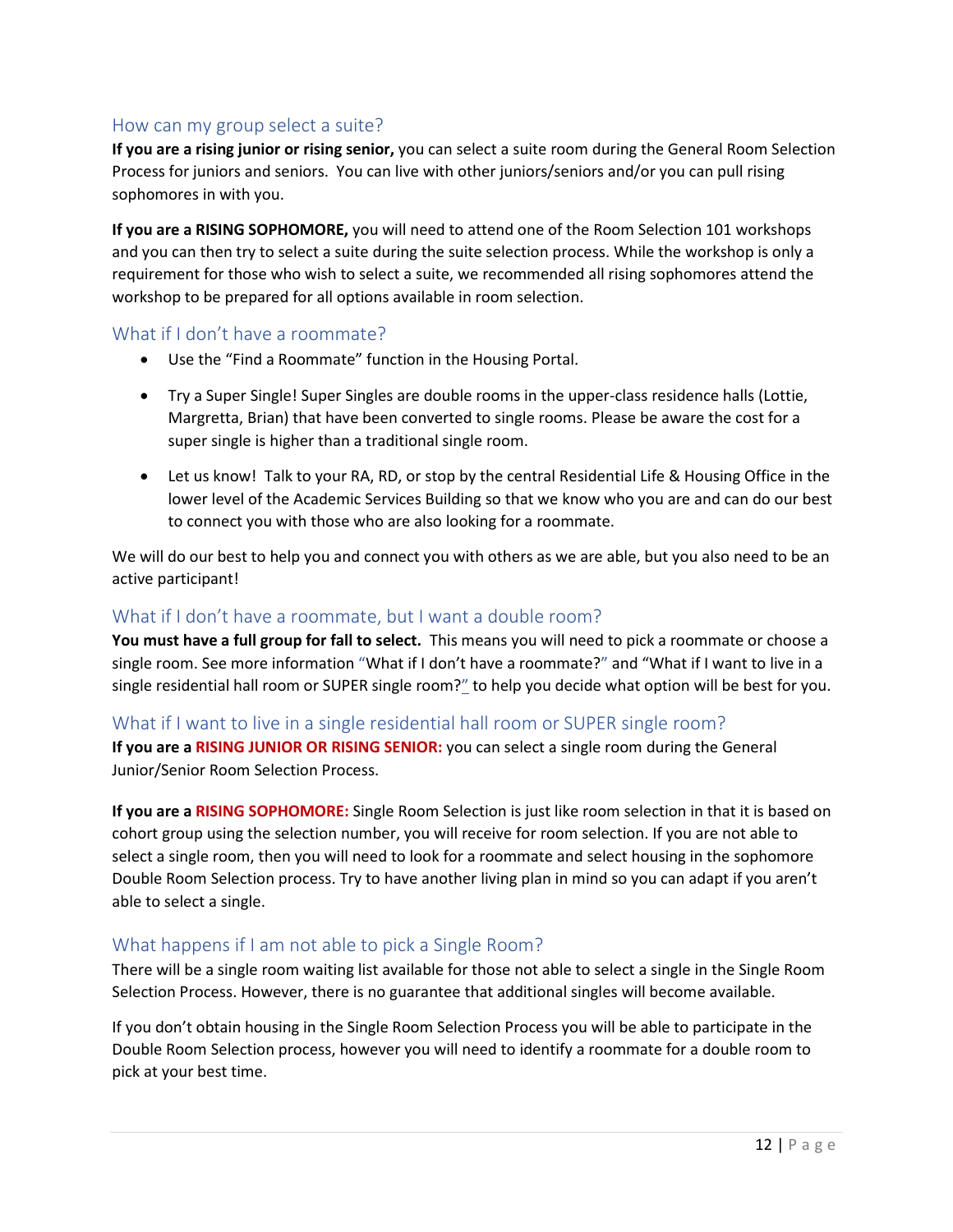# <span id="page-12-0"></span>Meal Plan Questions

#### <span id="page-12-1"></span>Do I have to be on a meal plan?

Students who live in Lottie, Margretta, and Brian are required to be on a continuous meal plan. Students who reside in apartments with a kitchen are not required to be on a meal plan. You may still choose to have a meal plan if you live in an apartment.

#### <span id="page-12-2"></span>Where do I go to find out more about meal plan options?

Contact Culinary Services or visi[t https://www.csbsju.edu/csb-culinary-services/campus-meal-plans](https://www.csbsju.edu/csb-culinary-services/campus-meal-plans) for more information about meal plans.

# <span id="page-12-3"></span>Housing Selection Preparation

#### <span id="page-12-4"></span>What if I did not complete my housing intent form before the March  $1<sup>st</sup>$  deadline?

If you did not complete your housing intent form, you will still be able to select housing for the 2022- 2023 academic year and will participate in housing selection. **However, your selection time will be adjusted to open after those who submitted their form on time.** This may mean that while you have the best selection number, you may not have the best selection time for your group.

## <span id="page-12-5"></span>What if I am not registered for fall at least 24 hours in advance of my group's selection time?

You won't be eligible for to participate in the selection process and your roommates can't include you successfully in their living group.

#### **Living groups must be full for fall – they must have enough eligible living group members to fill as space. If they are not a full group (if they are short roommates or if member(s) of the group are ineligible) they cannot pick housing during their selection time**.

We urge you to communicate with your planned living group if you are not able to register prior to room selection and plan as needed for housing for the coming year.

#### <span id="page-12-6"></span>Why should my group have more than one plan for housing?

The reality of room selection is that not everyone will be able to get their first choice of housing. It is important to have several different choices ready for rooms in the event you are not able to pick your first choice.

| Not all seniors will live in apartments with private | Some seniors will live in Old East or West                                                                                         |
|------------------------------------------------------|------------------------------------------------------------------------------------------------------------------------------------|
| bedrooms (Luetmer/Centennial Commons)                | Apartments.                                                                                                                        |
|                                                      |                                                                                                                                    |
| For 2022-2023, it is very likely we will be able to  | Please still come prepared with Lottie, Margretta,                                                                                 |
| house all juniors in apartments.                     | and Brian housing options.                                                                                                         |
|                                                      | If juniors need to select residence hall options, we<br>will work with these students throughout the<br>summer on their placement. |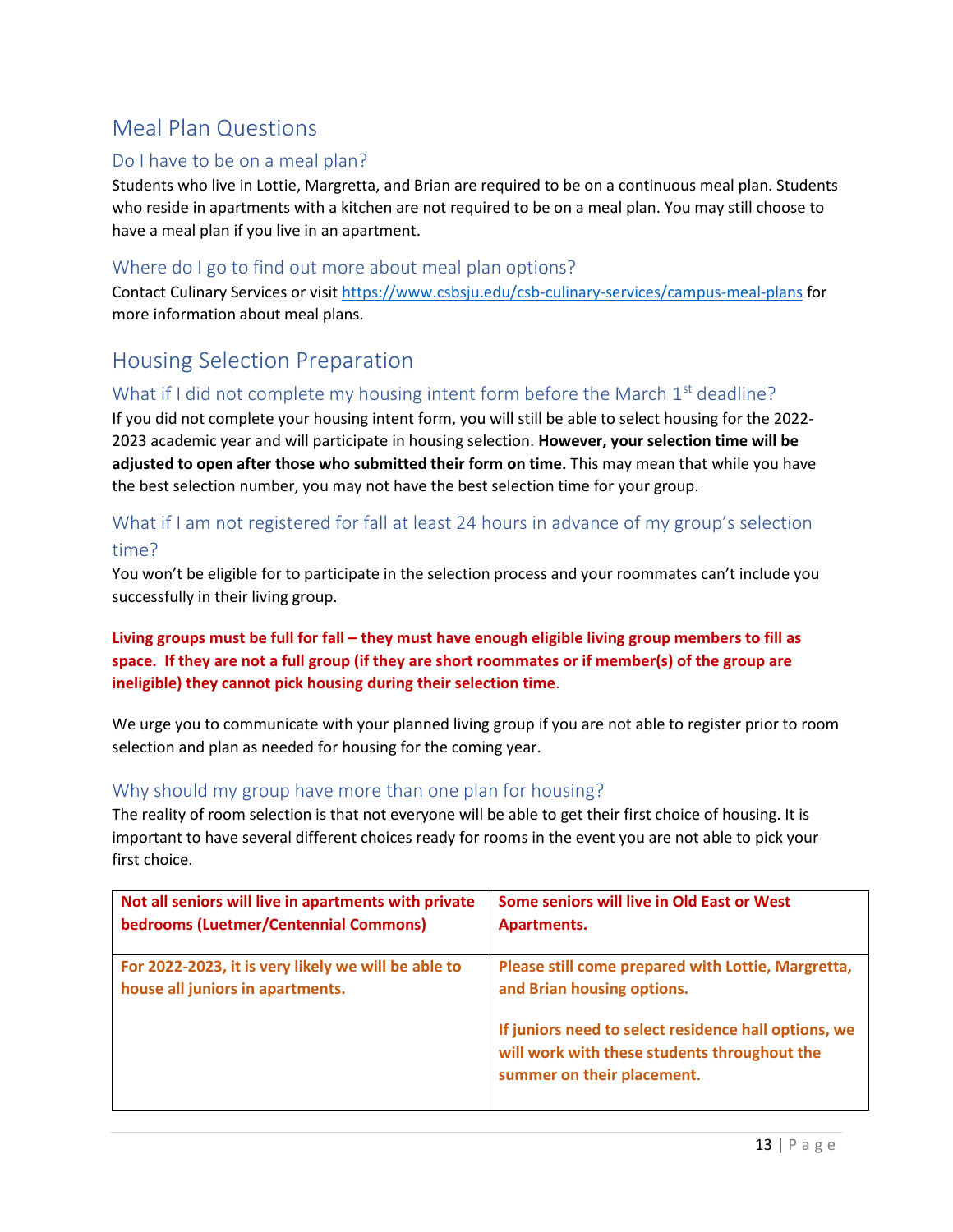If you are a **rising senior** wishing to select an apartment with private bedrooms:

- o Centennial Commons offers 116 beds (all are 4 bedroom units)
- o Luetmer Apartments offers 136 (mostly 4 bedroom, and some 2 person units)

These (and all campus apartments) will be available as part of Senior Only Selection. **Not every senior living on campus will be able to select Centennial Commons or Luetmer**. It is wise to discuss alternative choices with your living group. *Discuss what your plan would be if Centennial Commons and Luetmer are no longer available at the time you select housing: be ready to choose housing in McDonald, Wirth, or Zierden (also part of the East Apartments) or in the West Apartments if you would prefer.*

If you are a **rising junior**:

- Be aware that housing in Centennial Commons and Luetmer will almost certainly be full.
- Your living group should make plans to select housing in McDonald, Wirth, or Zierden (on the East Side of Campus near the HCC) and/or in the West Apartments.
- Make plans for a living group of 4 as 2-person apartment will likely be selected by seniors.
- While most juniors will live in apartments, there is not requirement nor is there any guarantee that all juniors live in apartments. *Consider that it is possible, and even likely, that apartments will fill prior to your selection time and you may be selecting housing in Lottie, Margretta or Brian***.**
	- $\circ$  Would you want to be in a suite? Would you want to select a double with a private bathroom or one of the large corner rooms in Margretta?

If you are a **rising sophomore**:

- If you are hoping to select a suite*,* you will want to consider where you would want to select double rooms and who your roommate will be in the event that you do not get a suite (remember all suites are part of the suite selection process for sophomores).
- There are only 51 beds in suites and approximately 500 rising sophomore students, *not everyone will be able to select a suite.*
- *If you plan to select a suit, remember that each living group member must attend a Room Selection 101 workshop to be eligible for suites!*
- *Not every rising sophomore will be able to select a suite. There are fewer suites than rising sophomores so even if you prefer a suite, you and your roommates should have plans for selecting a double room or single room just in case.*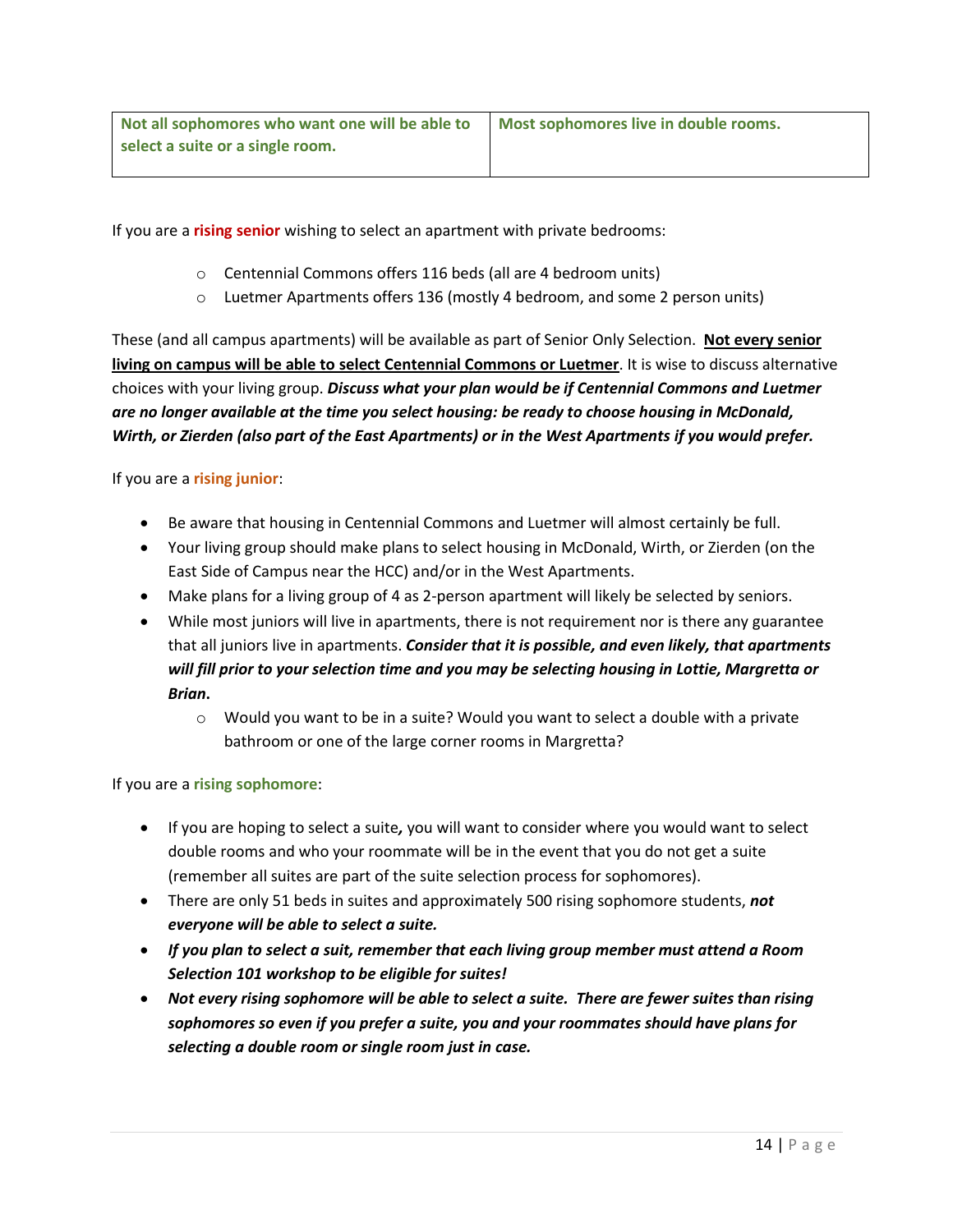# <span id="page-14-0"></span>What happens if our group doesn't have the exact amount of people for the housing option we want?

**YOU MUST HAVE THE EXACT NUMBER IN YOUR GROUP FOR FALL SEMESTER IN ORDER TO SELECT HOUSING.** If you are not a full group (if you are short roommates, have too many roommates, or if member(s) of the group are ineligible), your group will not be able to select housing you want in the online process.

You will still want to select some type of housing in Lottie/Margretta/Brian however as there are no guarantees your group will be able to move off the waiting list and into an apartment. We will work with groups on the waiting list as space allows.

You will have to **be flexible** about your plans. You cannot select certain types of housing, like apartments/suites, if you are not a full group. And remember, even if you are a full group you always need to have a plan A, B and C in mind when preparing for selection (*see previous section "Why should I have more than one choice for housing"*).

If you have your heart set on a suite/apartment but are short roommates or if you are looking for a living group, you may use the Find a Roommate function in the Housing Portal.

#### <span id="page-14-1"></span>What happens if I am unable to log in at my designated time?

If you are not able to get to a computer at your selection time, assign a proxy. See "**Error! Reference s ource not found.**" for more information. If you are having difficulty logging in or getting timed out, try a different computer or browser. If you are still having trouble, contact CSB Residential Life & Housing to get help.

# <span id="page-14-2"></span>Suite Life Workshops 101

#### <span id="page-14-3"></span>What are Suite Life Workshops 101?

CSB Residential Life & Housing offers room selection housing workshops to help residents figure out their plans for the upcoming room selection process. Rising sophomores who are interested in a suite style housing option are required to attend Suite Life 101 Workshop. See "[What will be talked about](#page-14-4)  during Suite [Life Workshops 101?](#page-14-4)" for more information.

#### <span id="page-14-4"></span>What will be talked about during Suite Life Workshops 101?

Suite Life 101 will discuss upper-class housing options and what to look for in a roommate. The workshops will also help students understand how to have conversations with roommates who share the suite and navigate things such as guests, noise, cleaning, bathroom use, and other chores.

#### <span id="page-14-5"></span>Why are rising sophomores required to attend the Suites 101 Workshop?

Our goal is to help living groups have the conversations necessary to form a solid living group that will be successful in the coming year and have the tools going into the experience to communicate with one another about their needs honestly. Attending the workshop does not guarantee that you will get a suite; however, you can't try for one if you don't attend the workshop.

If you are not able to select a suite, you will need to decide how to break up your group and select housing in the general sophomore or single/super single room selection process. Suite selection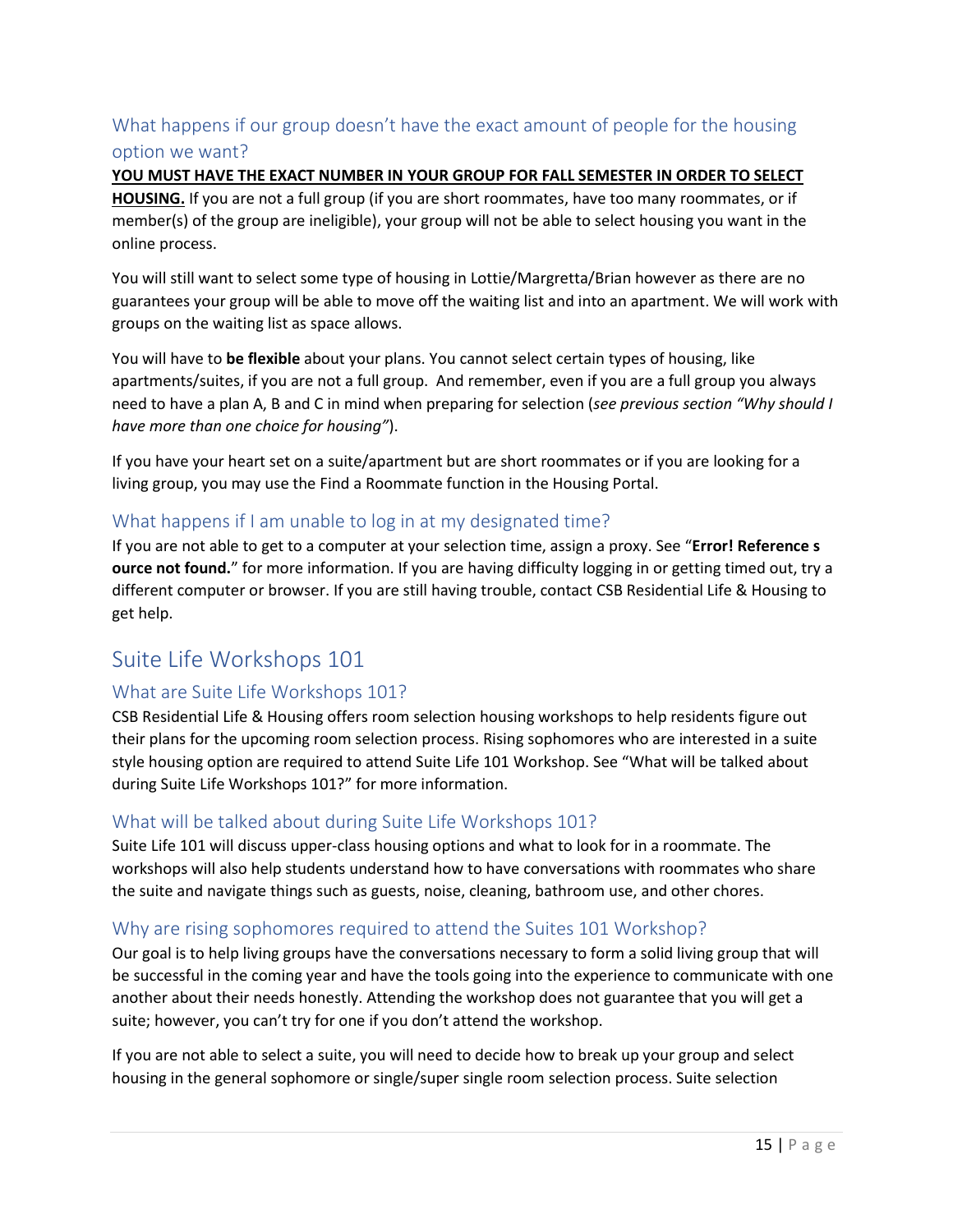happens in advance of other sophomore selection to allow a bit of time to make alternate plans for those not able to select a suite.

**Remember: All members of your living group must attend ONE of the "Suite Selection 101" workshops for your group to be eligible to select a suite.** 

# <span id="page-15-0"></span>Proxy

#### <span id="page-15-1"></span>What is a Proxy?

A proxy is needed when the person with the group's best selection time is not able to log in and select housing because of class, work, study abroad, etc. A proxy is someone you trust to log-on during your selection time to make your housing selection for your group.

#### <span id="page-15-2"></span>Who can be a Proxy?

The proxy can be any CSB student they designate to act on their behalf, it can be someone they plan to live with or just someone they trust who is able to select on their behalf at the designated date and time.

#### <span id="page-15-3"></span>How do I assign a Proxy?

See online tutorial for pictures of what you should expect to see when setting up a proxy, when accepting to be someone's proxy and when acting as the proxy on someone's behalf.

#### <span id="page-15-4"></span>Can I change my Proxy?

Yes. You can change your proxy at any time.

# <span id="page-15-5"></span>Wait List

#### <span id="page-15-6"></span>I didn't get the housing I wanted. What are my options?

If you are not able to select the preferred hall or type of housing during the selection process, you can add yourself to a waiting list.

#### <span id="page-15-7"></span>What is a wait list?

A waitlist is a list created to let CSB Residential Life & Housing know you are interested in a different housing option for the upcoming semester.

#### <span id="page-15-8"></span>How do waiting lists work?

Waitlists will open after you select housing for the upcoming academic year. The wait lists are available on the housing portal. You can add/remove yourself from any wait list until the priority deadline. From there, CSB Residential Life & Housing will be sending offers to individuals on the waiting lists in selection number order. As spaces become available, individuals will be contacted regarding a possible change in assignment.

#### <span id="page-15-9"></span>When is the priority deadline for waiting lists?

Students will need to add/remove themselves to waiting lists by April 24 at 11:59P.M.